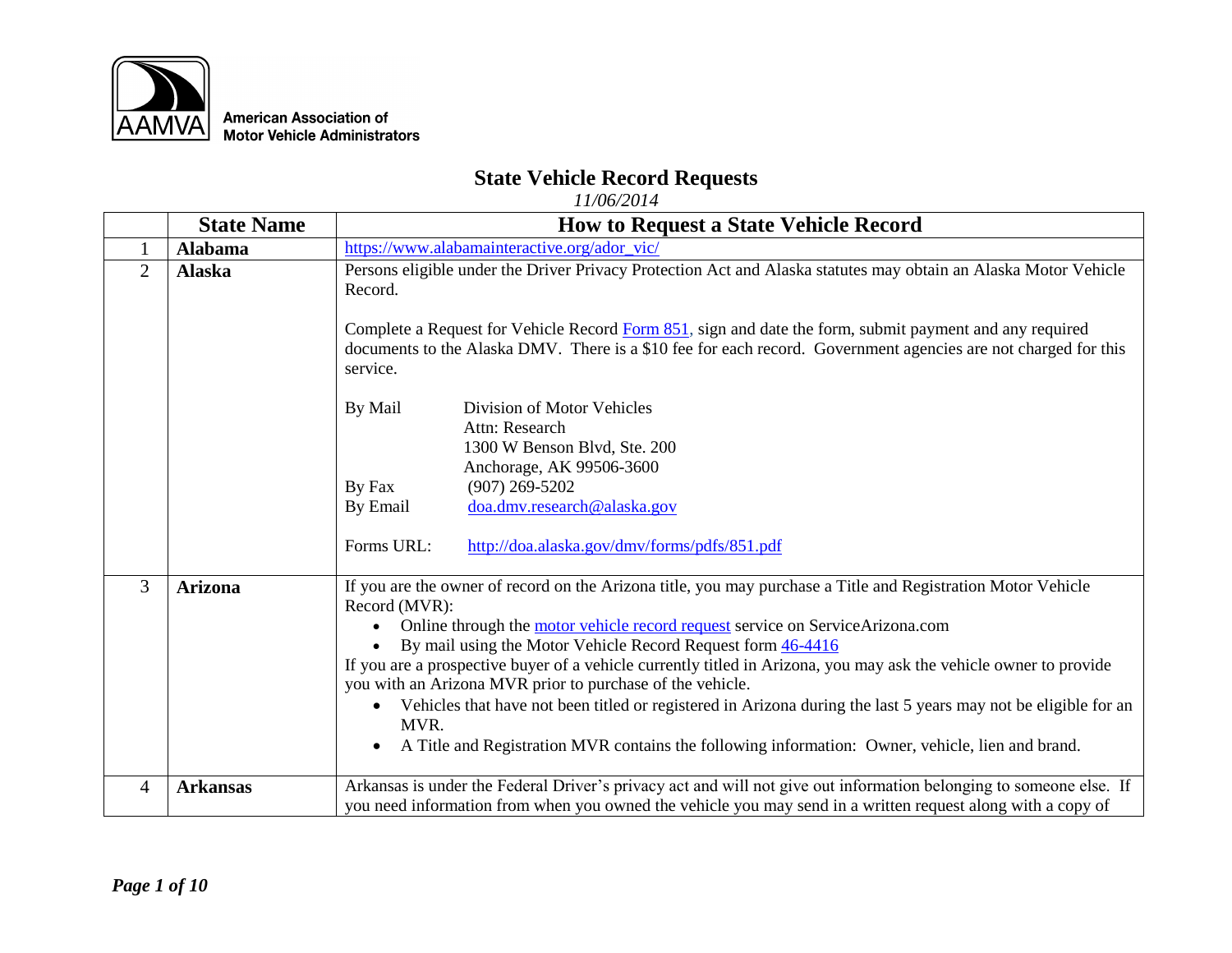

## **State Vehicle Record Requests**

|                | <b>State Name</b>  | <b>How to Request a State Vehicle Record</b>                                                                                                                                                                                                                                                                                                                     |  |
|----------------|--------------------|------------------------------------------------------------------------------------------------------------------------------------------------------------------------------------------------------------------------------------------------------------------------------------------------------------------------------------------------------------------|--|
|                |                    | your driver's license to request the information. Your request must contain the following:                                                                                                                                                                                                                                                                       |  |
|                |                    | Vehicle specifics such as description of vehicle, VIN number, license plate number or name with<br>$1_{\cdot}$<br>address for an alpha search.<br>Reason for requesting the information.<br>2.<br>$\overline{3}$ .<br>Fees are \$1.00 for owner/lien holder information and \$1.00 for each copy of documents requested<br>such as bill of sale, contracts, etc. |  |
|                |                    | Mail your request to:                                                                                                                                                                                                                                                                                                                                            |  |
|                |                    | Arkansas Office of Motor Vehicles<br>Records Unit, Room 1100<br>P. O. Box 1272<br>Little Rock, AR 72203                                                                                                                                                                                                                                                          |  |
|                |                    | If you need additional information you may contact our Information/Records Unit by phone at 501-682-4692 or by<br>fax at 501-682-4756 or by email at <b>MVInformation</b> @ dfa.arkansas.gov                                                                                                                                                                     |  |
| 5 <sup>5</sup> | <b>California</b>  | http://www.dmv.ca.gov/portal/dmv/?1dmy&urile=wcm:path:/dmv_content_en/dmv/forms/inf/inf70                                                                                                                                                                                                                                                                        |  |
| 6              | Colorado           | https://www.colorado.gov/pacific/dmv/vehicle-record-searches                                                                                                                                                                                                                                                                                                     |  |
| $\overline{7}$ | <b>Connecticut</b> | <b>State of Connecticut</b><br>Dept of Motor Vehicles                                                                                                                                                                                                                                                                                                            |  |
|                |                    | <b>Records Information</b>                                                                                                                                                                                                                                                                                                                                       |  |
|                |                    | 60 State St                                                                                                                                                                                                                                                                                                                                                      |  |
|                |                    | Wethersfield, CT 06161                                                                                                                                                                                                                                                                                                                                           |  |
|                |                    | $(860)$ 263-5700                                                                                                                                                                                                                                                                                                                                                 |  |
| 8              | <b>Delaware</b>    | http://www.dmv.de.gov/services/vehicle_services/other/ve_other_records.shtml                                                                                                                                                                                                                                                                                     |  |
| 9              | Florida            | http://www.flhsmv.gov/data/othercomp.html                                                                                                                                                                                                                                                                                                                        |  |
| 10             | Georgia            | http://motor.etax.dor.ga.gov/motor/dealers/WhatTagTitleInfo.aspx                                                                                                                                                                                                                                                                                                 |  |
| 11             | Idaho              | http://www.itd.idaho.gov/dmv/vehicleservices/documents/3374.pdf                                                                                                                                                                                                                                                                                                  |  |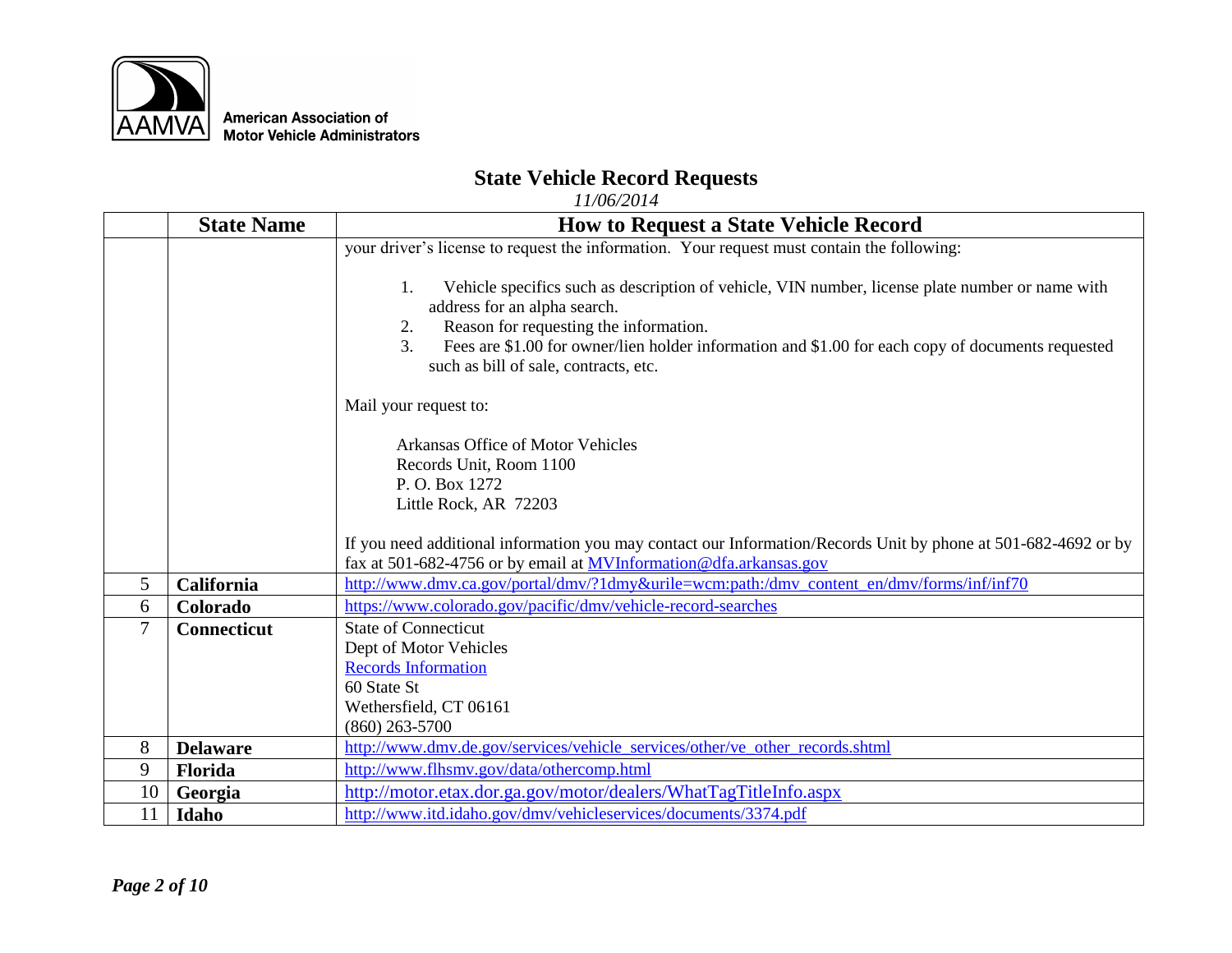

## **State Vehicle Record Requests**

|    | <b>State Name</b> | <b>How to Request a State Vehicle Record</b>                                                                        |  |
|----|-------------------|---------------------------------------------------------------------------------------------------------------------|--|
| 12 | <b>Illinois</b>   | Persons eligible under the Driver Privacy Protection Act and Illinois statutes may obtain an Illinois Motor Vehicle |  |
|    |                   | Record.                                                                                                             |  |
|    |                   |                                                                                                                     |  |
|    |                   | Inquiries about registration and title records should be directed to:                                               |  |
|    |                   | Secretary of State                                                                                                  |  |
|    |                   | Motor Vehicle Records Division, Record Inquiry Section                                                              |  |
|    |                   | 501 S. Second St., Rm. 408                                                                                          |  |
|    |                   | Springfield, IL 62756                                                                                               |  |
|    |                   |                                                                                                                     |  |
|    |                   | Telephone: 217-782-6992 or 217-785-3000                                                                             |  |
|    |                   | Fax: 217/524-0122                                                                                                   |  |
|    |                   |                                                                                                                     |  |
|    |                   | <b>Information Request Form:</b><br>http://www.cyberdriveillinois.com/publications/pdf_publications/vsd375.pdf      |  |
| 13 | Indiana           | http://www.in.gov/bmv/2349.htm                                                                                      |  |
|    |                   |                                                                                                                     |  |
| 14 | Iowa              | Iowa Department of Transportation                                                                                   |  |
|    |                   | Office of Vehicle and Motor Carrier Services                                                                        |  |
|    |                   | P.O. Box 9278                                                                                                       |  |
|    |                   | Des Moines, IA 50306-9278                                                                                           |  |
|    |                   | vehser@dot.iowa.gov                                                                                                 |  |
|    |                   | Telephone: (515)237-3110                                                                                            |  |
|    |                   | Fax number (515)237-3056                                                                                            |  |
|    |                   | http://www.iamvd.com/ovs/index.htm                                                                                  |  |
| 15 | <b>Kansas</b>     | Go to www.ksrevenue.org or click on the Records Request Form 302 directly at                                        |  |
|    |                   | http://ksrevenue.org/pdf/trdl302.pdf                                                                                |  |
| 16 | <b>Kentucky</b>   | Use form TC96-16G-Request for Motor Vehicle or Boat Record that Includes Personal Information-Government            |  |
|    |                   | Agency Use Only found at http://transportation.ky.gov/Organizational-Resources/Forms/TC%2096-16g.pdf.               |  |
|    |                   | Submit according to mail-in directions on form. Current record retention is five years.                             |  |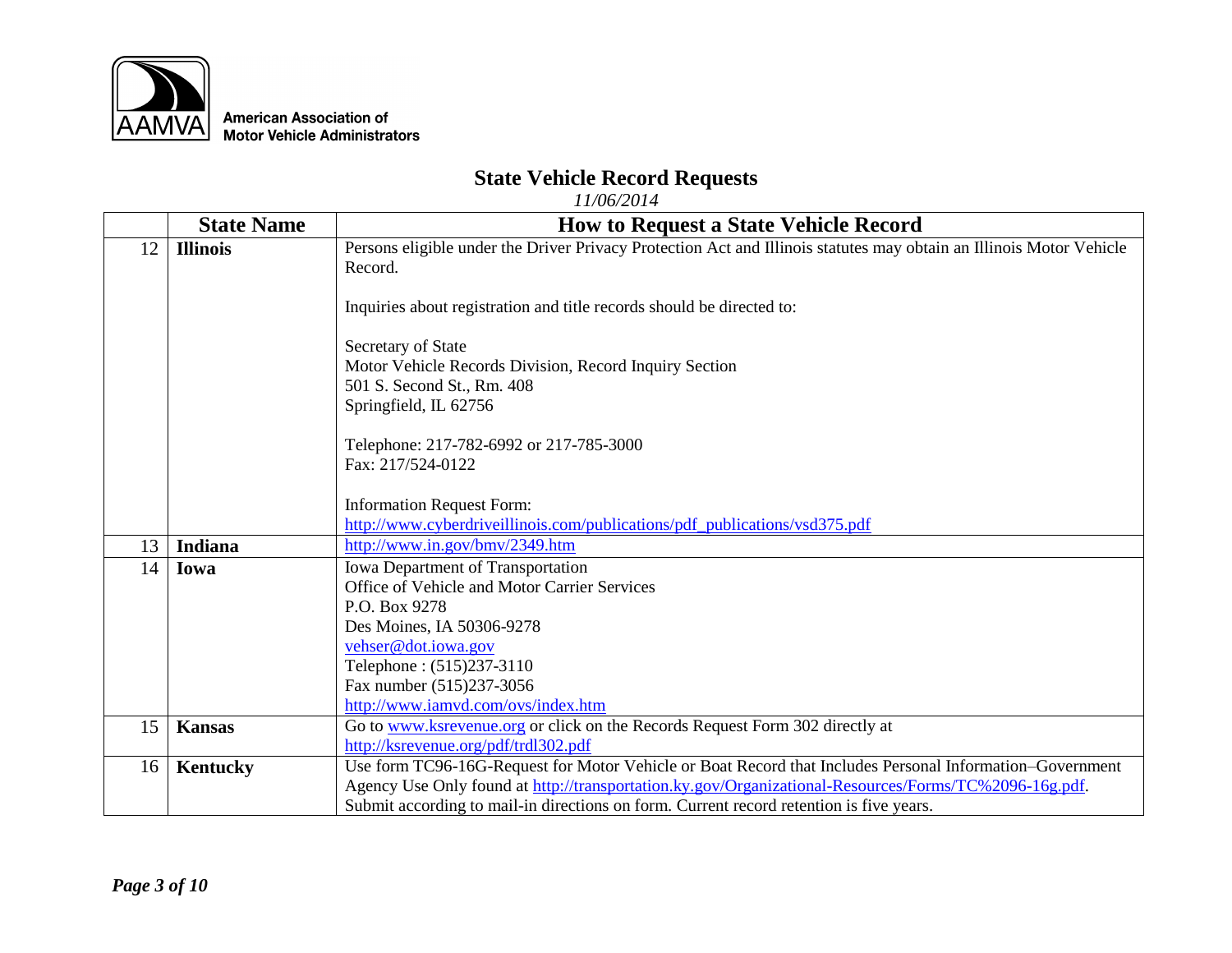

## **State Vehicle Record Requests**

|    | <b>State Name</b>    |                                                                                                                                                                          | <b>How to Request a State Vehicle Record</b>                                                                                                                                                                                         |
|----|----------------------|--------------------------------------------------------------------------------------------------------------------------------------------------------------------------|--------------------------------------------------------------------------------------------------------------------------------------------------------------------------------------------------------------------------------------|
| 17 | Louisiana            | http://www.expresslane.org                                                                                                                                               |                                                                                                                                                                                                                                      |
| 18 | <b>Maine</b>         | <b>InforME</b>                                                                                                                                                           |                                                                                                                                                                                                                                      |
|    |                      | 45 Commerce Drive, Suite 10                                                                                                                                              |                                                                                                                                                                                                                                      |
|    |                      | Augusta, Maine 04330                                                                                                                                                     |                                                                                                                                                                                                                                      |
|    |                      | Phone: (207) 621-2600 or (207) 512-5605                                                                                                                                  |                                                                                                                                                                                                                                      |
|    |                      | Toll-Free: (877) 212-6500                                                                                                                                                |                                                                                                                                                                                                                                      |
|    |                      | Fax: (207) 621-9950                                                                                                                                                      |                                                                                                                                                                                                                                      |
|    |                      | General Email: info@informe.org                                                                                                                                          |                                                                                                                                                                                                                                      |
|    |                      | For subscriber information: $207-621-2600 \times 038$                                                                                                                    |                                                                                                                                                                                                                                      |
|    |                      | http://www.maine.gov/informe/subscriber/index.htm                                                                                                                        |                                                                                                                                                                                                                                      |
| 19 | <b>Maryland</b>      | Maryland Motor Vehicle Administration                                                                                                                                    | [Telephone- in-State] 410-768-7000                                                                                                                                                                                                   |
|    |                      | Division of Vehicle Records                                                                                                                                              | [Telephone – out of State] $410-768-7000$                                                                                                                                                                                            |
|    |                      | 6601 Ritchie Highway, N.E.                                                                                                                                               | [Hearing Impaired] TTY 1-800-492-4575                                                                                                                                                                                                |
|    |                      | Glen Burnie, MD 21062                                                                                                                                                    | [General Information Line] 410-768-7000                                                                                                                                                                                              |
|    |                      |                                                                                                                                                                          | [Internet Address] www.marylandmva.com                                                                                                                                                                                               |
|    |                      | Administration Records (DR-057). The form may be obtained at:<br>http://www.mva.maryland.gov/Resources/DR-057.pdf                                                        | To request a certified copy of a vehicle record requires completion of an application Request for Motor Vehicle                                                                                                                      |
|    |                      | Vehicle Administration, 6601 Ritchie Highway N.E., Attn: Room 206, Glen Burnie, MD 21062. The fee for<br>money orders payable to the Motor Vehicle Administration (MVA). | Once completed, the form may brought in person to any full service MVA office or mailed to the Maryland Motor<br>certified copy of a vehicle record is \$12.00 and the fee for a non-certified copy is \$9.00. Please make checks or |
| 20 | <b>Massachusetts</b> | http://www.mass.gov/rmv/express/index.htm Please select "Title/Lien inquiry" and follow instructions.                                                                    |                                                                                                                                                                                                                                      |
| 21 | <b>Michigan</b>      | visit the Michigan Department of State website at: www.Michigan.gov/sos                                                                                                  | Driver and vehicle records are released in compliance with Driver Privacy Protection Laws. For more information,                                                                                                                     |
|    |                      | <b>Complete Records</b>                                                                                                                                                  | Complete driver and vehicle records may be requested through the Record Lookup Unit at                                                                                                                                               |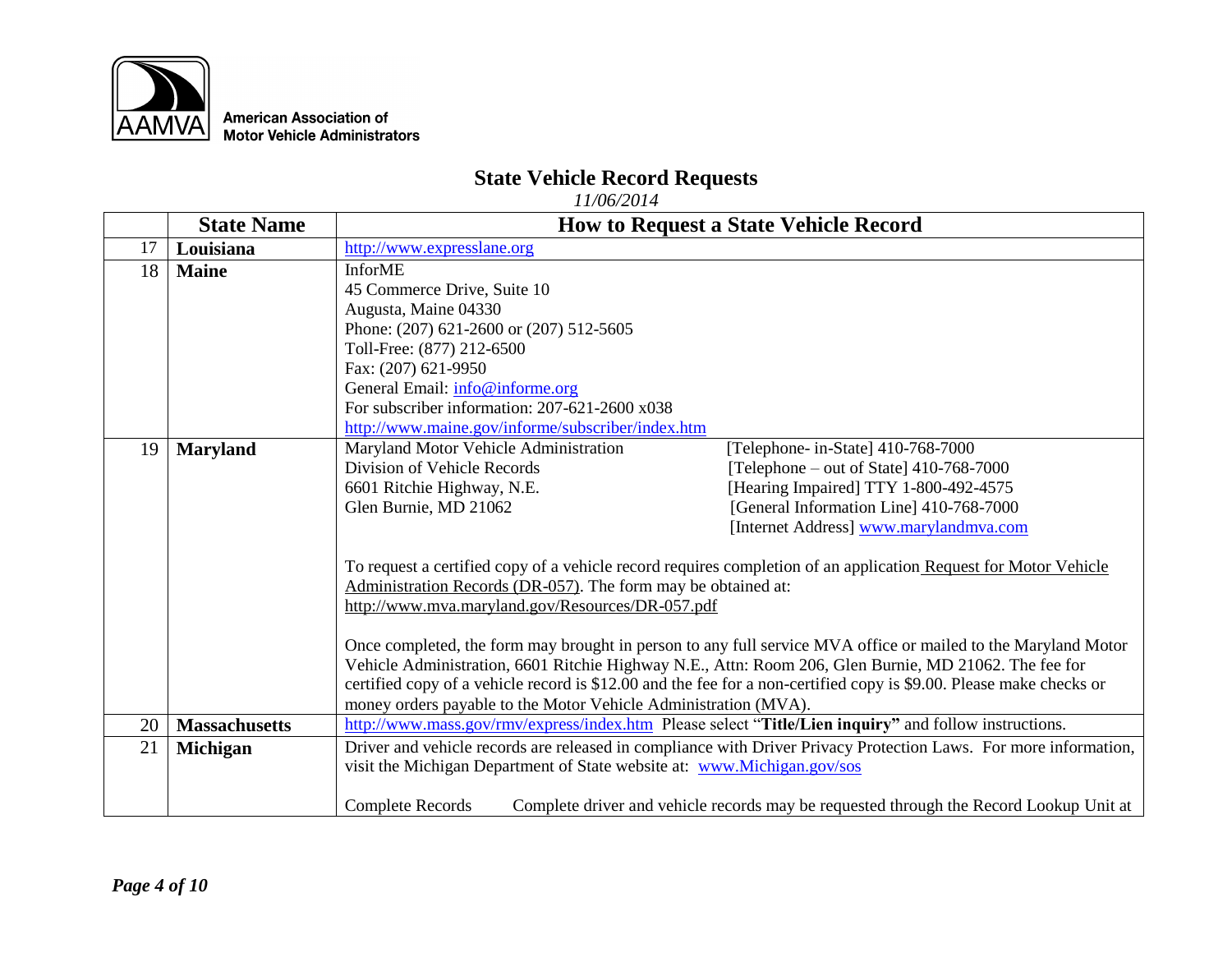

## **State Vehicle Record Requests**

|    | <b>State Name</b>  | <b>How to Request a State Vehicle Record</b>                                                                                                                                                                                                                                                                                                                                                                                                                                                                                                                                                                                                                                                                               |  |
|----|--------------------|----------------------------------------------------------------------------------------------------------------------------------------------------------------------------------------------------------------------------------------------------------------------------------------------------------------------------------------------------------------------------------------------------------------------------------------------------------------------------------------------------------------------------------------------------------------------------------------------------------------------------------------------------------------------------------------------------------------------------|--|
|    |                    | 517-322-1624. Records are \$8 each (\$9 for a certified record) and provided at no charge<br>to government agencies.                                                                                                                                                                                                                                                                                                                                                                                                                                                                                                                                                                                                       |  |
|    |                    | Form BDVR-153 is used for individuals requesting their own record. Form BDVR-154 is<br>used for an individual or commercial organization requesting another person's record.<br>Form BDVR-155 is for use by government agencies. These forms are available on the<br>website: Michigan.gov/sos.                                                                                                                                                                                                                                                                                                                                                                                                                            |  |
|    |                    | <b>Bulk Data</b><br>Bulk data is available through the List Sales Program. Address inquiries to 517-322-3452<br>or ListSales@Michigan.gov. Bulk records are record extracts (primarily header<br>information) and do not contain driving, title or registration history.                                                                                                                                                                                                                                                                                                                                                                                                                                                   |  |
| 22 | <b>Minnesota</b>   | https://dps.mn.gov/divisions/dvs/Pages/records-request-procedure.aspx, or call DVS Records Office, (651) 215-<br>1335.                                                                                                                                                                                                                                                                                                                                                                                                                                                                                                                                                                                                     |  |
| 23 | <b>Mississippi</b> | Download the Motor Vehicle Records Disclosure Form at https://www.dor.ms.gov/title/title_forms.html.<br>Instructions and fees are explained in the packet.                                                                                                                                                                                                                                                                                                                                                                                                                                                                                                                                                                 |  |
| 24 | <b>Missouri</b>    | If you are the owner of record on the Missouri title, you may purchase a title and/or registration Motor Vehicle<br>record by completing request form Request From Record Holder form, Form 4681. Form and fee may be<br>submitted by:<br>• Visiting a Missouri Motor Vehicle licensing office. Office listing and business information may be found<br>at http://dor.mo.gov/mvdl/offloc/;<br>• Mail: Missouri Department of Revenue, Motor Vehicle and Driver License Bureau-Record Sales, PO Box<br>2167, Jefferson City, MO 65105-2167;<br>• Fax: $(573)$ 526-7367; or<br>$\bullet$ E-Mail: dlrecords@dor.mo.gov.<br>Request form may be located at http://dor.mo.gov/forms/4681.pdf. Refer to form for fee assessment. |  |
|    |                    | Vehicle owner will receive documentation containing requested owner, vehicle, lien, and/or registration<br>information; however, this documentation may not be used in place of the Missouri title for transfer of ownership.<br>For information on obtaining a duplicate Missouri title, visit http://dor.mo.gov/motory/titlerep.php or call (573)                                                                                                                                                                                                                                                                                                                                                                        |  |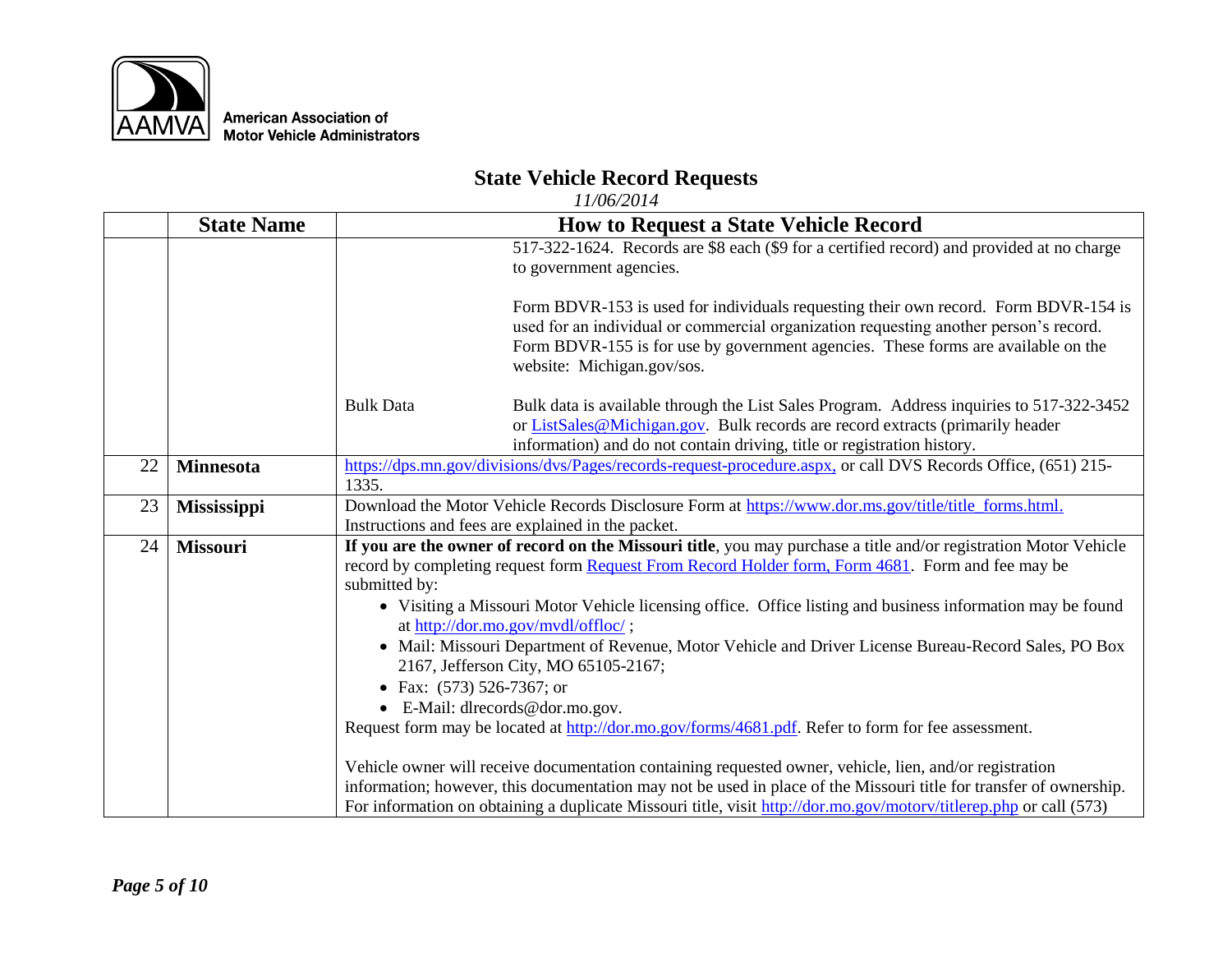

# **State Vehicle Record Requests**

|    | <b>State Name</b>    | <b>How to Request a State Vehicle Record</b>                                                                                                                                                                                                                                                                                                                                                                                                                                                  |
|----|----------------------|-----------------------------------------------------------------------------------------------------------------------------------------------------------------------------------------------------------------------------------------------------------------------------------------------------------------------------------------------------------------------------------------------------------------------------------------------------------------------------------------------|
|    |                      | 526-3669 between the hours of 8:00 a.m. through 5:00 p.m. CT.                                                                                                                                                                                                                                                                                                                                                                                                                                 |
|    |                      | If you are the <i>not</i> owner of record on the Missouri title, Missouri record information may be requested by<br>submitting the request form and fee* for each record. If personal information is requested, the requestor will<br>submit Request for Motor Vehicle/Driver License Records/Personal Information form, Form 5091. When no<br>personal information is requested, the completion of form Request for Information, Form 4803 is required. Refer<br>to form for fee assessment. |
|    |                      | Forms may be found at http://dor.mo.gov/mvdl/motorv/forms/5091.pdf or<br>http://dor.mo.gov/mvdl/motorv/forms/4803.pdf                                                                                                                                                                                                                                                                                                                                                                         |
|    |                      |                                                                                                                                                                                                                                                                                                                                                                                                                                                                                               |
|    |                      | <b>Public Records Request Review</b>                                                                                                                                                                                                                                                                                                                                                                                                                                                          |
|    |                      | Prior to release, public records requests are reviewed for permissible uses allowable by federal and state laws.                                                                                                                                                                                                                                                                                                                                                                              |
|    |                      | DOL will either provide you with:                                                                                                                                                                                                                                                                                                                                                                                                                                                             |
|    |                      | The record information you seek, or<br>$\bullet$                                                                                                                                                                                                                                                                                                                                                                                                                                              |
|    |                      | Notification in writing with an explanation that prevents release of the record you seek.                                                                                                                                                                                                                                                                                                                                                                                                     |
| 25 | <b>Montana</b>       | https://app.mt.gov/dojvs/public                                                                                                                                                                                                                                                                                                                                                                                                                                                               |
| 26 | <b>Nebraska</b>      | http://www.dmv.state.ne.us/dvr/vehrecreq.html                                                                                                                                                                                                                                                                                                                                                                                                                                                 |
| 27 | <b>Nevada</b>        | http://www.dmvnv.com/records.htm                                                                                                                                                                                                                                                                                                                                                                                                                                                              |
| 28 | <b>New Hampshire</b> | http://www.nh.gov/safety/divisions/dmv/forms/documents/dsmv505.pdf                                                                                                                                                                                                                                                                                                                                                                                                                            |
| 29 | <b>New Jersey</b>    | Businesses may access applications & obtain information through the NJMVC records website:                                                                                                                                                                                                                                                                                                                                                                                                    |
|    |                      | http://www.state.nj.us/mvcbiz/Records/index.htm                                                                                                                                                                                                                                                                                                                                                                                                                                               |
|    |                      |                                                                                                                                                                                                                                                                                                                                                                                                                                                                                               |
|    |                      | Individuals may submit a written request for a variety of records http://www.state.nj.us/mvc/                                                                                                                                                                                                                                                                                                                                                                                                 |
| 30 | <b>New York</b>      | <b>Contact Information Not Available</b>                                                                                                                                                                                                                                                                                                                                                                                                                                                      |
| 31 | <b>New Mexico</b>    | <b>New Mexico Motor Vehicle Division</b>                                                                                                                                                                                                                                                                                                                                                                                                                                                      |
|    |                      | Joseph Montoya Building                                                                                                                                                                                                                                                                                                                                                                                                                                                                       |
|    |                      | P.O. Box 1028                                                                                                                                                                                                                                                                                                                                                                                                                                                                                 |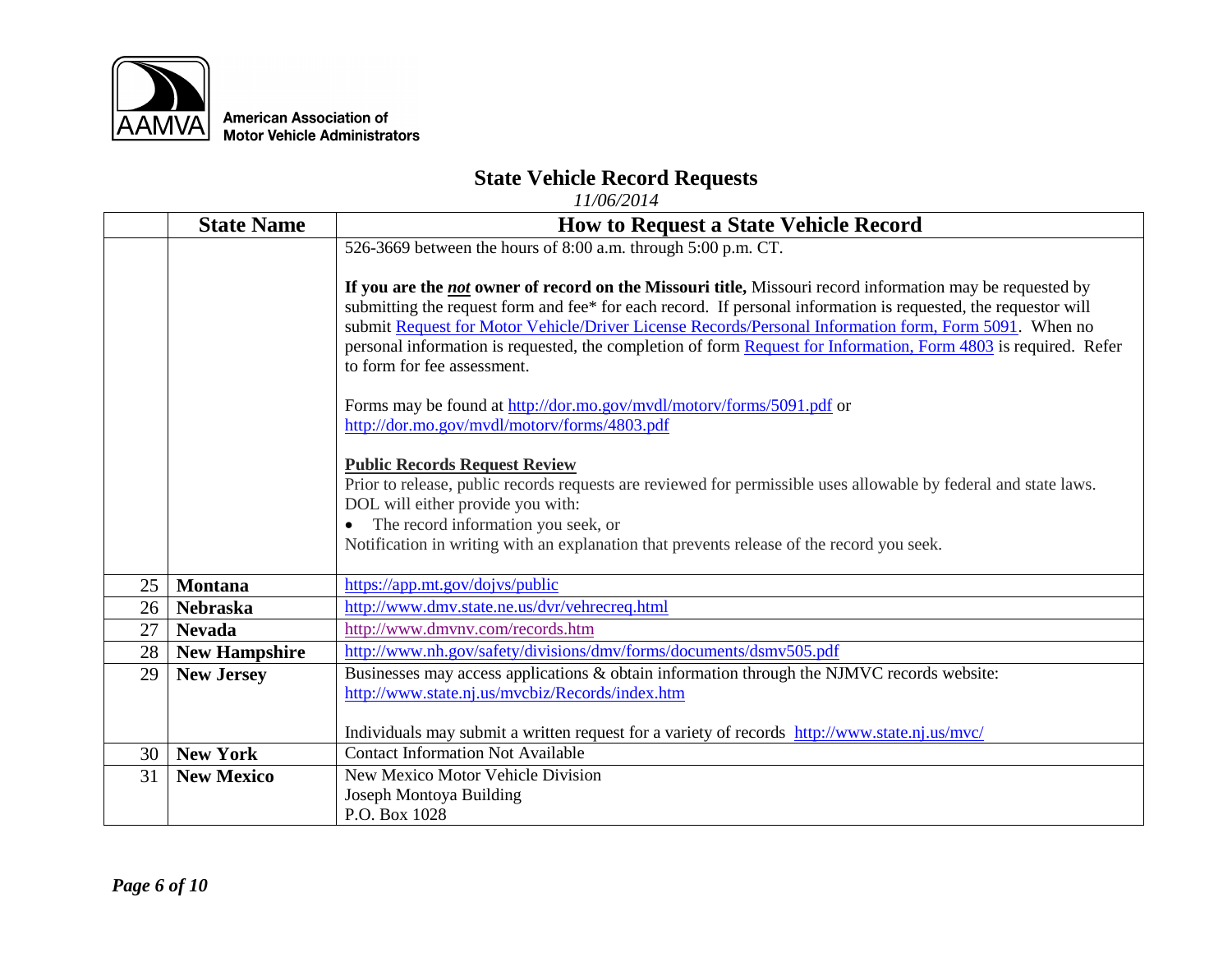

## **State Vehicle Record Requests**

|    | <b>State Name</b>     | <b>How to Request a State Vehicle Record</b>                                                                       |
|----|-----------------------|--------------------------------------------------------------------------------------------------------------------|
|    |                       | 1100 South St. Francis Drive                                                                                       |
|    |                       | Santa Fe 87504-1028                                                                                                |
|    |                       |                                                                                                                    |
|    |                       | Telephone Toll Free: 888-683-4636 or 888-MVD-INFO                                                                  |
|    |                       |                                                                                                                    |
|    |                       | http://www.mvd.newmexico.gov/Pages/Fill-Print-and-Go-Forms.aspx#vehicle                                            |
|    |                       |                                                                                                                    |
|    |                       | Download/fill out Confidential Records Release form                                                                |
|    |                       | Use this form if:                                                                                                  |
|    |                       | - You would like to obtain a vehicle record                                                                        |
|    |                       | Special Instructions: In addition to taking this form to an MVD office. This form is eligible to be faxed to (505) |
|    |                       | 827-2783 and include your name and phone number.                                                                   |
| 32 | <b>North Carolina</b> | http://www.ncdot.gov/dmv/records/                                                                                  |
| 33 | <b>North Dakota</b>   | North Dakota vehicle record information may be requested by submitting the Request for Vehicle Information -       |
|    |                       | SFN 51269. Instructions and fees are explained on the form.                                                        |
|    |                       | Forms can be found on the NDDOT home page web site at                                                              |
|    |                       | https://www.dot.nd.gov/dotnet/forms/forms.aspx or<br>$\bullet$                                                     |
|    |                       | http://www.dot.nd.gov/forms/SFN51269.pdf<br>$\bullet$                                                              |
|    |                       | Complete and fax or mail to the fax number or mailing address provided on this form. Or email the signed           |
|    |                       | completed form to $mv@nd.gov$ .                                                                                    |
| 34 | Ohio                  | http://publicsafety.ohio.gov/links/bmv1173.pdf                                                                     |
| 35 | <b>Oklahoma</b>       | http://www.tax.ok.gov/mvforms/769.pdf                                                                              |
| 36 | Pennsylvania          | If you are the owner of the vehicle, you may purchase a vehicle history by downloading a Request for Vehicle       |
|    |                       | Information (DL-135) from www.dmv.state.pa.us. Click on "Forms and Publications", "All Motor Vehicle Forms,        |
|    |                       | Publications and FAQ's, and DL-135. Forms must be mailed to PennDOT for processing.                                |
| 37 | <b>South Carolina</b> | http://www.scdmvonline.com/DMVNew/default.aspx?n=nmvtis                                                            |
|    |                       | If you are a prospective buyer of a vehicle currently titled in South Carolina, you may request a South Carolina   |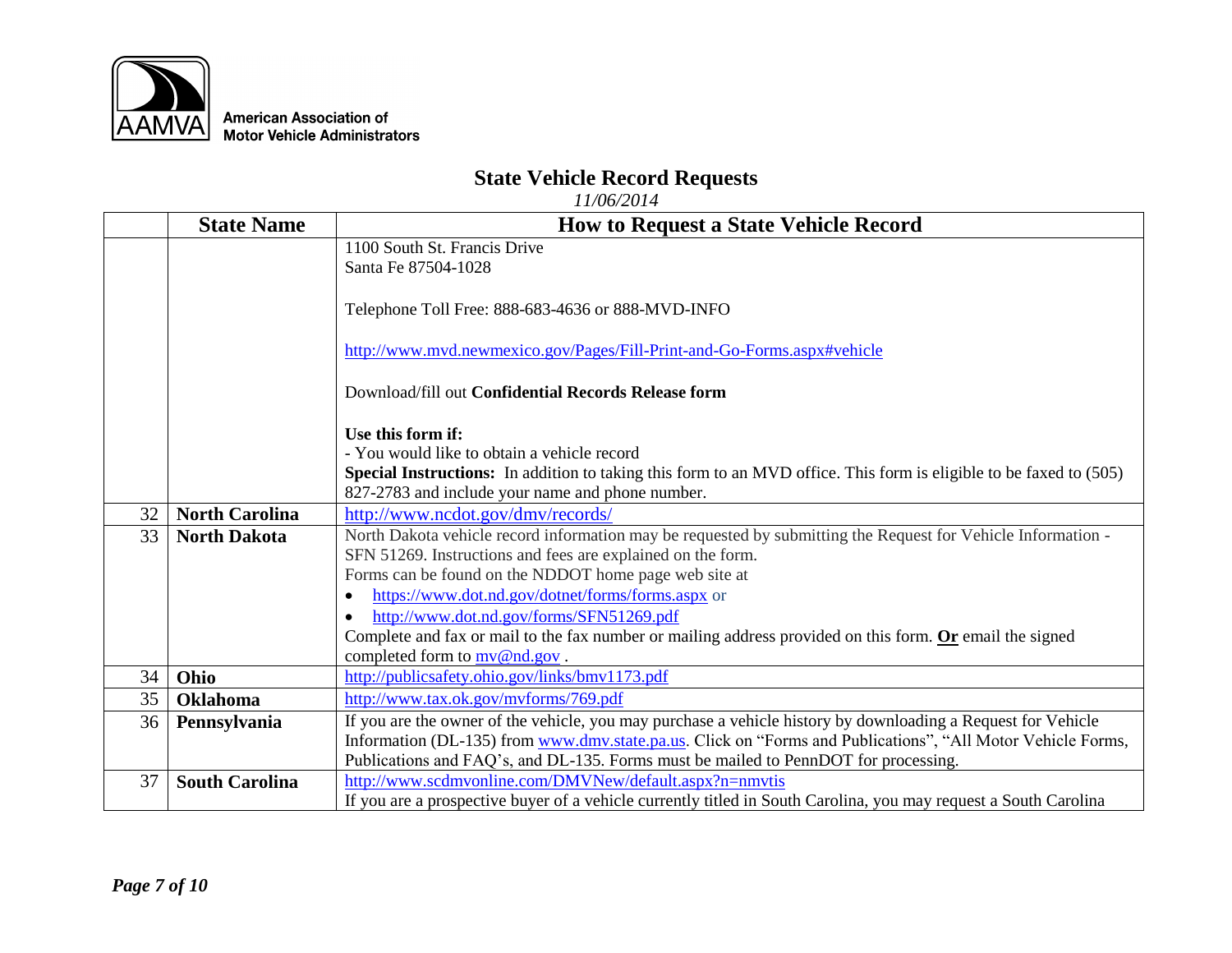

## **State Vehicle Record Requests**

|    | <b>State Name</b>   | <b>How to Request a State Vehicle Record</b>                                                                                  |  |
|----|---------------------|-------------------------------------------------------------------------------------------------------------------------------|--|
|    |                     | title history by submitting a completed Request for Vehicle Information form (Form 5027-A) to SCDMV, Post                     |  |
|    |                     | Office Box 1498, Blythewood, SC 29216-0024. The title history for the vehicle will include odometer information.              |  |
|    |                     | However, the name and address of the registered owner(s) is not available. The cost for the Title History is \$6.00.          |  |
|    |                     | For expedited processing, include an additional \$20.00 fee for each record. Make checks payable to SCDMV.                    |  |
| 38 | <b>South Dakota</b> | Please submit to the following: motory@state.sd.us                                                                            |  |
| 39 | <b>Tennessee</b>    | http://www.tn.gov/revenue/vehicle/generalinfo/vehicleinforequest.shtml                                                        |  |
| 40 | <b>Texas</b>        | The consumer must:                                                                                                            |  |
|    |                     | Complete and sign the form VTR-275 located here http://txdmv.gov/forms.<br>1.                                                 |  |
|    |                     | Certify by initialing their intended use of the information on the back of the form<br>2.                                     |  |
|    |                     | $\overline{3}$ .<br>Submit the form by mail along with a copy of the consumer's photo identification and the appropriate fee  |  |
|    |                     | (\$5.75, title history or \$6.75 for a certified title history). If the requested information will be used in legal purposes, |  |
|    |                     | we recommend that a "certified title history" be ordered.                                                                     |  |
|    |                     |                                                                                                                               |  |
|    |                     | To ensure the most current request form is used please use the appropriate form from the site.                                |  |
|    |                     | http://txdmv.gov/contact-us.                                                                                                  |  |
| 41 | <b>Utah</b>         | If you are the owner of record on the Utah State title, you may purchase a Title and Registration Motor Vehicle               |  |
|    |                     | Record by completing Utah form TC-890. Once completed please mail the form and payment to the address listed                  |  |
|    |                     | on the form                                                                                                                   |  |
|    |                     | If you are not the owner, please review the other authorized reasons listed on our form. If you can meet one of               |  |
|    |                     | these conditions, you may be entitled to the motor vehicle information.                                                       |  |
|    |                     | You can obtain this form on-line at www.dmv.utah.gov                                                                          |  |
|    |                     | Vehicles that have not been titled or registered in Utah during the last 10 years may not be eligible for a                   |  |
|    |                     | record search.                                                                                                                |  |
|    |                     | The owner name, vehicle information, lien holder and any brands will be provided.                                             |  |
| 42 | <b>Vermont</b>      | Use the DPPA form: Record Request - DPPA (Driving Record, Certified Copies, etc)                                              |  |
| 43 | <b>Virginia</b>     | For a Prospective Purchaser Inquiry (PPI) on a vehicle titled in Virginia go to www.dmvnow.com. On DMV's                      |  |
|    |                     | home page, go to the bottom of the page under General Information and click on Obtaining DMV Records.                         |  |
|    |                     | Once on the screen titled Obtaining DMV Records, look down the list of available transactions for Vehicle                     |  |
|    |                     | History Reports and click on the Prospective Purchaser Inquiry (PPI).                                                         |  |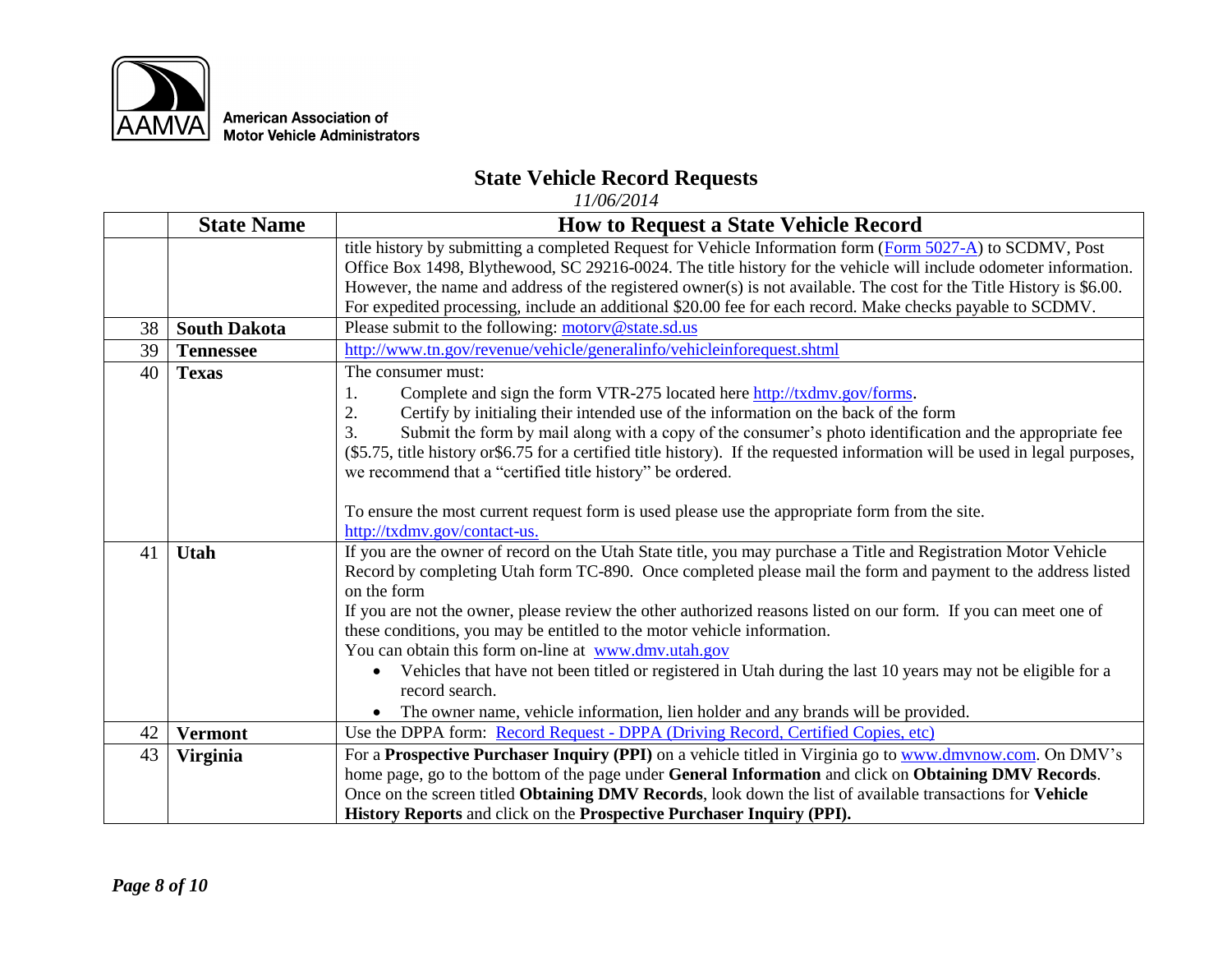

## **State Vehicle Record Requests**

|    | <b>State Name</b>    | <b>How to Request a State Vehicle Record</b>                                                                                                                  |  |
|----|----------------------|---------------------------------------------------------------------------------------------------------------------------------------------------------------|--|
| 44 | Washington           | Washington State vehicle record information may be requested by submitting a Vehicle/Vessel Public Disclosure<br>Request form to the Department of Licensing. |  |
|    |                      | Access the DOL home page web site at http://www.dol.wa.gov<br>$\bullet$                                                                                       |  |
|    |                      | Click on the word "Forms", located in the upper grey part of the home page, found toward the right<br>$\circ$                                                 |  |
|    |                      | hand side.                                                                                                                                                    |  |
|    |                      | Click on the heading called "Public Disclosure", which is located in the middle column titled "Forms"<br>$\circlearrowright$<br>by Subject".                  |  |
|    |                      | Scroll down this list to the second heading titled: "Vehicle/Vessel Public Disclosure Requests"<br>$\circlearrowright$                                        |  |
|    |                      | Click on the first bullet in the list called: "Vehicle/Vessel Disclosure Request" (form #TD-420-531)<br>$\circ$                                               |  |
|    |                      | Complete and fax or mail to the fax number or mailing address provided on the second page of this<br>$\circ$                                                  |  |
|    |                      | form. Or call the Vehicle/Vessel Public Disclosure unit at $(360)$ 902-3780 and we will mail or fax the                                                       |  |
|    |                      | form to you.                                                                                                                                                  |  |
|    |                      | Your request will be acknowledged within five business days of receipt.<br><b>Public Records Request Review</b>                                               |  |
|    |                      | Prior to release, Vehicle/Vessel public records requests are reviewed for permissible uses allowable by federal and                                           |  |
|    |                      | state laws. DOL will either provide you with:                                                                                                                 |  |
|    |                      | The records you seek, or                                                                                                                                      |  |
|    |                      | Notify you in writing with an explanation of the applicable statutory exemptions that prevent release of the records,                                         |  |
|    |                      | along with an explanation of how those exemptions apply, in whole or in part, to the records you seek.                                                        |  |
| 45 |                      |                                                                                                                                                               |  |
|    | <b>West Virginia</b> | Contact our Records Management Unit at (304)558-0282 or go to<br>http://www.transportation.wv.gov/dmv/Forms/Pages/default.aspx                                |  |
|    |                      | and download and complete form DMV100 "Request for Vehicle Information" and either mail or take to our                                                        |  |
|    |                      | Vehicle Services section at the main DMV office in Kanawha City, WV with the applicable fees.                                                                 |  |
|    |                      |                                                                                                                                                               |  |
| 46 | Wisconsin            | Wisconsin vehicle record information can be requested by submitting the Record request form and a \$5.00 fee for                                              |  |
|    |                      | each record. If personal information is being requested, the form needs to have one of the boxes checked                                                      |  |
|    |                      | authorizing release of personal information.                                                                                                                  |  |
|    |                      | http://www.dot.wisconsin.gov/drivers/forms/mv2896.pdf                                                                                                         |  |